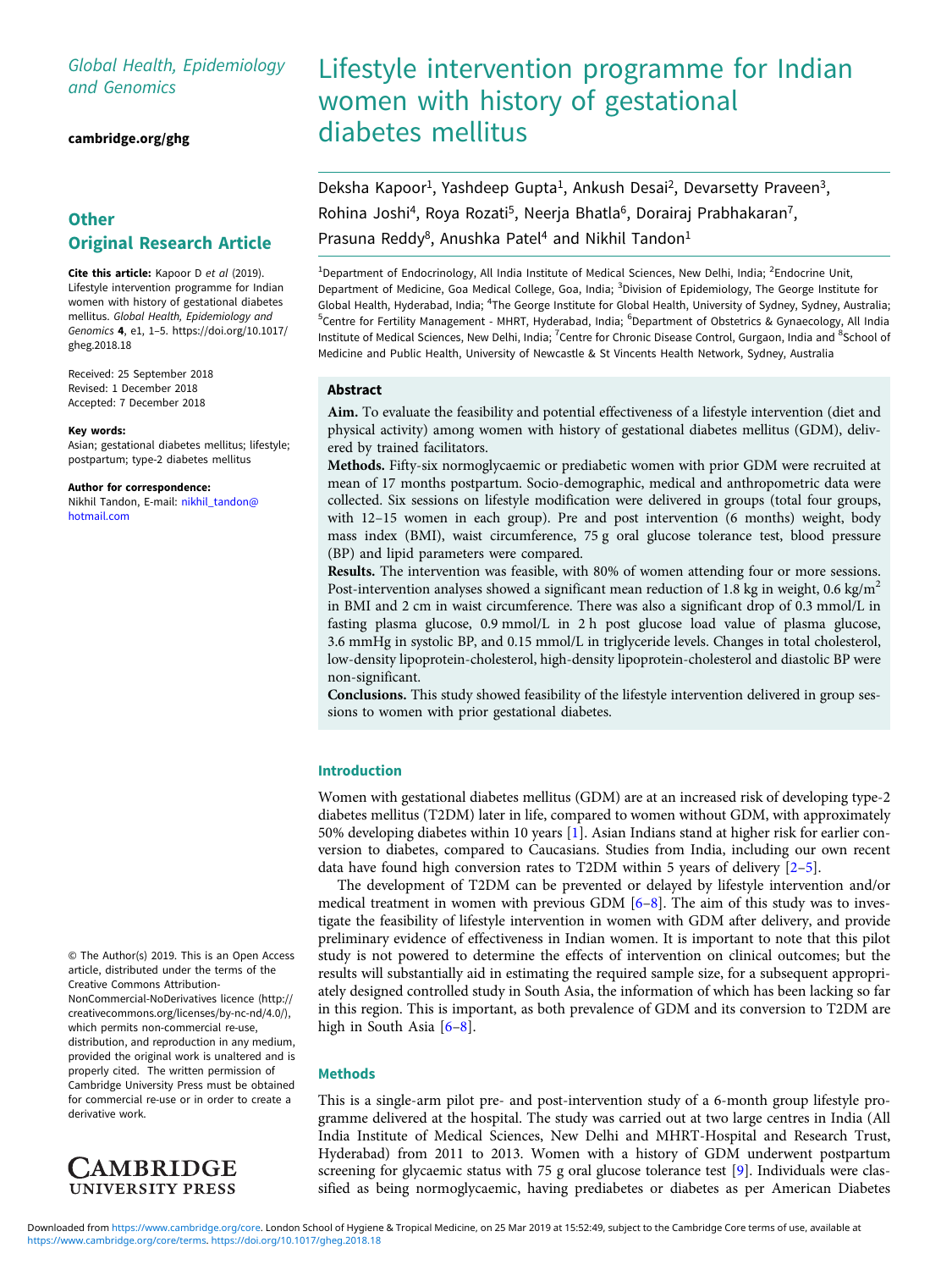2 Deksha Kapoor et al.

Association criteria [\[9\]](#page-4-0). The results for the diagnostic phase of this study, showing high rates of dysglycaemia and diabetes postpartum, have been published earlier [\[2\]](#page-3-0). These were considered as pre-intervention samples. Post intervention samples were obtained at end of intervention (6 months). The study was approved by ethics committees at both centres and written informed consent was obtained from all patients. The study has been performed in accordance with the ethical standards laid down in an appropriate version of the Declaration of Helsinki (as revised in Brazil 2013).

Women with normoglycaemia or prediabetes at post-partum testing (mean 18.7 months following delivery) were eligible and invited for intervention phase of the study. The intervention was based on the Greater Green Triangle (GGT) Diabetes Prevention Project which was designed for prevention of type-2 diabetes by lifestyle intervention in an Australian primary healthcare setting [[10](#page-4-0)]. It was contextualised to the target population (i.e. recent mothers) in consultation with local health professionals and advisors. The components of the programme were designed using the Health Action Process Approach (HAPA) model and self-regulation theory, and intervention was delivered in six sessions. Facilitators along with theme-appropriate experts conducted these sessions.

#### Intervention details

One manual for the participant and two supporting manuals for facilitators on content and conduct of the sessions were prepared. Participant manuals were translated in three local languages – Hindi, Urdu and Telugu. Facilitators along with theme-appropriate experts conducted these sessions. Sessions one through five were held every 2 weeks, and session 6 was held at end of intervention (6 months).

Women recruited in the study followed the manual which outlined structured activities session-by-session. These activities were designed using adult learning principles and were suitable for women with low health literacy. The programme comprised of six 2-h sessions, with 10–15 participants in each group and focused on physical activity, nutrition, eating behaviours, motivation and barriers to lifestyle change. Activities in sessions one and two focused on risk perception, self-efficacy and outcome formation, while sessions three and four developed individual goals and plans for physical activity, diet and eating behaviour (including demonstration of fat, sugar, and fibre content in common foods and alternatives). Session five had problem-solving activities that addressed motivation, lapses, barriers and other factors that affect attainment of individual goals. Session six focused on strategies for maintenance of behaviour change post-intervention. Participants were guided to set action plans to achieve desired changes in small steps, implying that participants who completed the programme gained knowledge through interactive learning and hands-on activities. They set individual goals and action plans, and worked out solutions to common barriers through facilitated group discussion and problem-solving. The underlying application of risk perception, outcome expectation, self-efficacy, and goal setting in the programme was adapted for cultural factors.

Participants completed a structured interview to provide demographic data. The following measurements were also taken at baseline and at the end of the intervention period [6 months]: weight, height, waist circumference, body mass index (BMI), and blood pressure (BP).

#### Measurement details

Weight was measured with a portable weighing scale with a capacity of 125 kg and sensitivity of 0.5 kg was used. It was placed on a level surface and checked for zero-balance before every measurement. The subjects were weighed barefooted with minimum clothing, facing straight ahead and body weight distributed evenly on both the feet to obtain accurate results. The participant was weighed in kilograms to the nearest 0.1 kg (100 g). Height was measured with a wall mounted Holtain's stadiometer (Holtain Ltd, Crymych, UK) with the measurement corrected to the nearest 1 mm. BMI was calculated from measurements of height and weight as per formula (BMI = weight in kg/height in metres square). Waist circumference was measured at the end of normal expiration at the midpoint between the iliac crest and the lower edge of ribs in the mid-axillary line with the patient standing erect with abdomen relaxed, feet 25–30 cm apart, weight evenly distributed, arms loosely at their side. Measurement is corrected to the nearest 0.1 cm (WHO method of waist circumference measurement). BP was measured in the right upper limb in sitting position with a mercury sphygmomanometer after 5 min rest with an appropriate size cuff. BP was measured three times and the mean was taken. Systolic BP was taken as the point at which the Korotkoff sound appeared and diastolic BP at the point of disappearance of Korotkoff sounds.

#### Statistical analysis

Statistical analysis was carried out using Stata 11.0 (College Station, Texas, USA). Data are presented as mean  $\pm$  s.p. or median (inter-quartile range) as appropriate for continuous variables. Normality of the variable distribution was established using skewness and kurtosis normality test before using parametric tests. The baseline characteristics for women who participated in the intervention to those who did not were compared using  $\chi^2$  test (categorical variables), Student's t test (continuous and normally distributed variables) or Wilcoxon rank sum test (continuous but not normally distributed variables). Difference between paired observations (pre- and post-intervention) was assessed using paired  $t$  test for normally distributed variables and Wilcoxon sign rank test for variables not distributed normally. Significance levels were set at  $p < 0.05$ .

#### **Results**

#### Participant characteristics

Out of 103 women who were invited, 56 (54.4%) consented to participate in the study. The mean age and BMI (±S.D.) of the participants were 30.8 ( $\pm$ 5.1) years and 20.7 ( $\pm$ 3.4) kg/m<sup>2</sup> respectively. Women who participated in the group intervention were older, were screened earlier postpartum and were more often prescribed insulin during pregnancy compared to the women who did not [\(Table 1\)](#page-2-0).

### Session participant rates (feasibility)

Out of 56 participants, 30 (54%) attended all six sessions, 11 (20%) attended five, four (7%) each attended four and three sessions respectively and the remaining seven (13%) attended only two sessions. In all, 80% of individuals attended four or more sessions.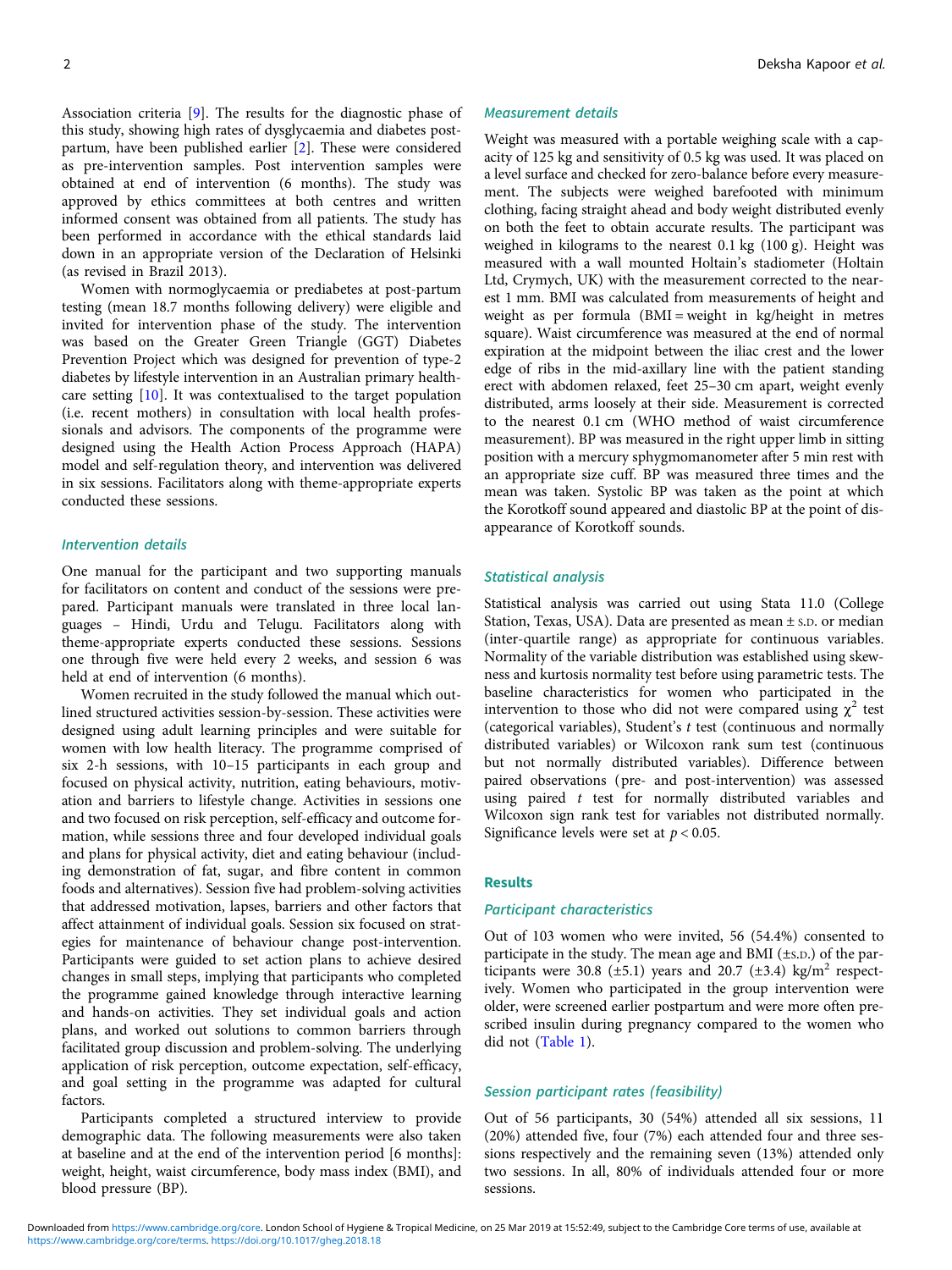<span id="page-2-0"></span>Table 1. Baseline characteristics of invited women, and comparison among those who participated and who did not participate in lifestyle intervention programme

| Parameter                                                  | Total invited<br>$N = 103$                    | Participants<br>$n = 56$ (54.4%)                 | Non-participants<br>$n = 47$ (45.6%)          | $p$ value |
|------------------------------------------------------------|-----------------------------------------------|--------------------------------------------------|-----------------------------------------------|-----------|
| Time of postpartum screening (months since delivery)       | $18.7 \pm 15.2$ (median<br>13, IQR* 5.0-28.5) | $16.5 \pm 15.2$ (median<br>10.5, IQR* 4.0-24.75) | $21.3 \pm 15.0$ (median<br>16, IQR* 9.0-32.5) | 0.11      |
| Age (years)                                                | $29.9 \pm 5.0$                                | $30.8 \pm 5.1$                                   | $28.8 \pm 4.8$                                | 0.04      |
| History of GDM in any pregnancy other than index pregnancy | 19 (18.6%)                                    | 10 (17.9%)                                       | $9(19.6\%)$                                   | 0.82      |
| Occupation                                                 |                                               |                                                  |                                               |           |
| Employed                                                   | 16 (15.5%)                                    | 10 (17.9%)                                       | 6(12.8%)                                      | 0.48      |
| Housewife                                                  | 87 (84.5%)                                    | 46 (82.1%)                                       | 41 (87.2%)                                    |           |
| Highest level of education                                 |                                               |                                                  |                                               |           |
| University graduate/postgraduate                           | 62 (60.2%)                                    | 32 (57.1%)                                       | 30 (63.8%)                                    | 0.49      |
| Less than university graduate                              | 41 (39.8%)                                    | 24 (42.9%)                                       | 17 (36.2%)                                    |           |
| Weight in kg                                               | $65.6 \pm 11.6$                               | $64.5 \pm 11.4$                                  | $67.2 \pm 11.2$                               | 0.20      |
| Number of family members (median, IQR)                     | $5(4-7)$                                      | $5(4-7)$                                         | $5(4-6.5)$                                    | 0.54      |
| Number of live births (median, IQR)                        | $2(1-2)$                                      | $2(1-2)$                                         | $2(1-2)$                                      | 0.64      |
| Insulin use during pregnancy                               | 87 (84.5%)                                    | 52 (92.9%)                                       | 35 (74.5%)                                    | 0.01      |

\* Inter Quartile Range

#### Post-intervention changes

#### Change in glucose categories

Out of 56 women, 20 (36%) were normoglycaemic and 36 (64%) had prediabetes at baseline. At the end of intervention, one normoglycaemic person progressed to prediabetes and one prediabetic progressed to diabetes, while 25 out of 36 prediabetes (69.4%) reverted to normoglycaemia [\(Table 2\)](#page-3-0). The differences between those who reverted to normoglycaemia ( $n = 25$ ) and those who did not  $(n = 11)$  was not compared due to small numbers.

#### Absolute changes in metabolic parameters

Compared with pre-intervention measurements, there was significant reduction in mean weight  $(1.8 \text{ kg})$ , BMI  $(0.6 \text{ kg/m}^2)$ , waist circumference (2 cm), systolic BP (3.6 mmHg), fasting plasma glucose (0.3 mmol/L), 2 h post-glucose load plasma glucose (0.9 mmol/L), and triglycerides (0.15 mmol/L). Changes in total cholesterol, low-density lipoprotein-cholesterol, high-density lipoprotein-cholesterol and diastolic BP were non-significant ([Table 3](#page-3-0)).

#### **Discussion**

The current study provides some evidence on the feasibility and potential effectiveness of a lifestyle intervention among women with prior GDM in the Indian context. Data are currently available from the USA, Australia and China, but are lacking from the South Asian region  $[6-8]$  $[6-8]$  $[6-8]$  $[6-8]$ , where the incidence of GDM is high, as are the risks of subsequent development of T2DM. Socio-cultural and ethnic differences require the generation of local evidence [[2](#page-3-0)–[5\]](#page-4-0).

There were favourable changes in metabolic parameters postintervention in our study, with nearly 70% of prediabetic women reverting to normoglycaemia. There was significant improvement in all indices of metabolic health (weight, waist circumference, glycaemic measures, BPs and lipid profile). There was significant though modest weight loss of 1.8 kg. In the absence of a control group it is not possible to ascribe such changes to the intervention, as opposed to regression to the mean. However, the results are similar to a controlled study from Southeast Asia (Malaysia) in which 77 Asian women were randomised to a low glycaemic index dietary intervention or to usual care for a period of 6 months. At the end of study, the intervention group lost a mean of 1.3 kg in weight,  $0.6 \text{ kg/m}^2$  in BMI and 2.7 cm in waist circumference. However, the intervention implemented in the Malaysian study was close to the time of delivery (at mean of 6 months postpartum), which is relatively a difficult period for women to adopt lifestyle modification, as compared to median of 11 months post-partum in our study [\[11](#page-4-0)].

The fact that 70% of prediabetic women reverting to normoglycaemia may be due to reason that the women were enrolled close to last childbirth, and they may be in earlier phase of prediabetes, from which reversal to normoglycaemia is easy. Since the metabolic indices were closer to the threshold for normal, smaller changes through less intensive interventions allowed them to cross this threshold [\[2\]](#page-3-0).

The session attendance and retention rates were encouraging in this lifestyle intervention programme. The acceptable participation rates reported in the study suggest that a lifestyle intervention programme is feasible among urban Indian women, with 80% attending more than 60% of the total sessions (i.e.  $\geq$ 4 sessions), and nearly 50% having attended all six sessions. This increases the likelihood of effectiveness of this programme. The metaanalysis by Ali et al. on effectiveness of lifestyle interventions for prevention of diabetes in real world settings has shown that every additional lifestyle session attended, results in incremental weight loss of 0.26 percentage points [\[12\]](#page-4-0). There are some ongoing trials that are recruiting women close to delivery in different parts of the world [[13](#page-4-0)–[17\]](#page-4-0), that will provide further insights about implementation of lifestyle programmes for the prevention of type-2 diabetes, among women with prior GDM. With experience from the present study, we are now implementing a large-scale multi-national trial in South Asian countries (India,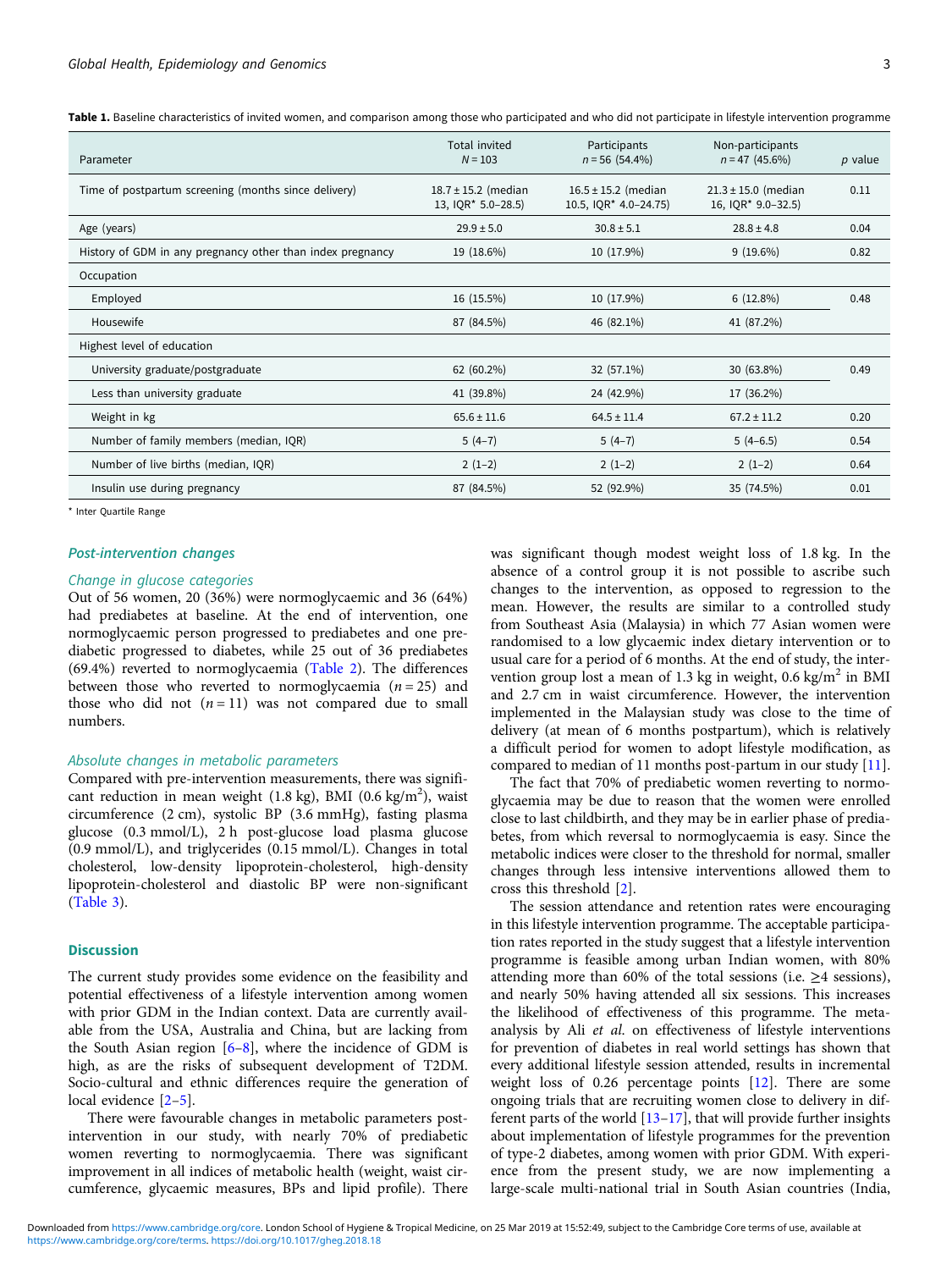<span id="page-3-0"></span>Table 2. Glycaemic categories pr

| <b>ble 2.</b> Glycaemic categories pre- and post-intervention |                      |                         |                       |  |  |
|---------------------------------------------------------------|----------------------|-------------------------|-----------------------|--|--|
| Category                                                      | Pre-intervention (n) | Post-intervention       | Post-intervention (n) |  |  |
| <b>Normoglycaemia</b>                                         | 20                   | Remained normoglycaemic |                       |  |  |

| Normoglycaemia | 20 | Remained normoglycaemic<br>19 |    |
|----------------|----|-------------------------------|----|
|                |    | Had prediabetes               |    |
| Prediabetes    | 36 | <b>Diabetes</b>               |    |
|                |    |                               | 10 |
|                |    | Normoglycaemia                | 25 |

Table 3. Change in metabolic parameters after lifestyle intervention

| Parameter                       | Pre-intervention | Post-intervention | Difference in means (pre-post intervention values) | $p$ value |
|---------------------------------|------------------|-------------------|----------------------------------------------------|-----------|
| BMI $(kg/m2)$                   | $20.7 \pm 3.4$   | $20.1 \pm 3.1$    | 0.6                                                | < 0.001   |
| Weight (kg)                     | $64.5 \pm 11.4$  | $62.7 \pm 10.7$   | 1.8                                                | < 0.001   |
| Fasting plasma glucose (mmol/L) | $5.6 \pm 0.6$    | $5.3 \pm 1.1$     | 0.3                                                | 0.03      |
| 2 h glucose (mmol/L)            | $7.8 \pm 1.5$    | $6.9 \pm 1.5$     | 0.9                                                | < 0.001   |
| Waist circumference (cm)        | $90.1 \pm 9.5$   | $88.1 \pm 10.1$   | 2.0                                                | 0.001     |
| SBP (mmHg)                      | $119.7 \pm 9.6$  | $116.1 \pm 11.0$  | 3.6                                                | 0.02      |
| DBP (mmHg)                      | $78.0 \pm 11.1$  | $77.8 \pm 8.2$    | 0.2                                                | 0.92      |
| Cholesterol (mmol/L)            | $4.77 \pm 0.92$  | $4.60 \pm 0.92$   | 0.17                                               | 0.06      |
| $LDL-C$ (mmol/L)                | $2.95 \pm 0.83$  | $2.80 \pm 0.77$   | 0.15                                               | 0.07      |
| HDL-C (mmol/L)                  | $1.18 \pm 0.24$  | $1.17 \pm 0.23$   | 0.01                                               | 0.73      |
| TG (mmol/L)                     | $1.40 \pm 0.72$  | $1.25 \pm 0.50$   | 0.15                                               | 0.02      |

BMI, body mass index; SBP, systolic blood pressure; DBP, diastolic blood pressure; LDL-C, low-density lipoprotein-cholesterol; HDL-C, high-density lipoprotein-cholesterol; TG, Triglyceride.

Bangladesh, Sri Lanka) on lifestyle intervention in women [LIVING study], beginning around 6 months postpartum with a median follow-up of 24 months [[18\]](#page-4-0).

The current study has some limitations. Foremost, this was an uncontrolled observational study, and therefore reliable conclusions in relation to effectiveness cannot be made. The study duration was short and women were in postpartum period varying from 2 to 55 months. However, with practically no data previously reported on this important high risk group of women from South Asia, this study is a useful addition to literature, especially as it was conducted in a population with high rates of GDM and post-partum conversion to diabetes. The current study found that lifestyle intervention is feasible and may improve metabolic parameters among Indian women with history of GDM.

## Funding

This project is supported by the BRIDGES grant (ST09-016) from the International Diabetes Federation. BRIDGES, an International Diabetes Federation project is supported by an educational grant from Lilly Diabetes. There is no role of the funding agency in designing the study; in collection, analysis and interpretation of data; in the writing of the report and in the decision to submit the article for publication.

Author ORCIDs. (D Yashdeep Gupta <http://orcid.org/0000-0002-4345-717X>

Conflict of interest. None.

Authors contribution. Deksha Kapoor and Yashdeep Gupta contributed to acquisition, analysis and interpretation of data and drafting of manuscript. Nikhil Tandon, Anushka Patel and Ankush Desai contributed to conception and design of the work, interpretation of data, and revised the manuscript critically for important intellectual content. All other authors helped in interpretation of data and in revising the manuscript critically for important intellectual content. All authors approved the final submitted manuscript.

Strobe statement. This manuscript has been prepared in accordance to strobe guidelines.

We confirm that the manuscript has been read and approved by all the authors, that the requirements for authorship as stated earlier in this document have been met, and that each author believes that the manuscript represents honest work, if that information is not provided in another form.

## References

- 1. Bellamy L, Casas JP, Hingorani AD and Williams D (2009) Type 2 diabetes mellitus after gestational diabetes: a systematic review and metaanalysis. Lancet 373, 1773–1779.
- 2. Gupta Y, Kapoor D, Desai A, Praveen D, Joshi R, Rozati R, Bhatla N, Prabhakaran D, Reddy P, Patel A and Tandon N (2017) Conversion of gestational diabetes mellitus to future type 2 diabetes mellitus and the predictive value of HbA1c in an Indian cohort. Diabetic Medicine 34, 37–43.
- 3. Krishnaveni GV, Hill JC, Veena SR, Geetha S, Jayakumar MN, Karat CL and Fall CH (2007) Women. Diabetes Research and Clinical Practice 78, 398–404.
- 4. Kale SD, Yajnik CS, Kulkarni SR, Meenakumari K, Joglekar AA, Khorsand N, Ladkat RS, Ramdas LV and Lubree HG (2004) High risk